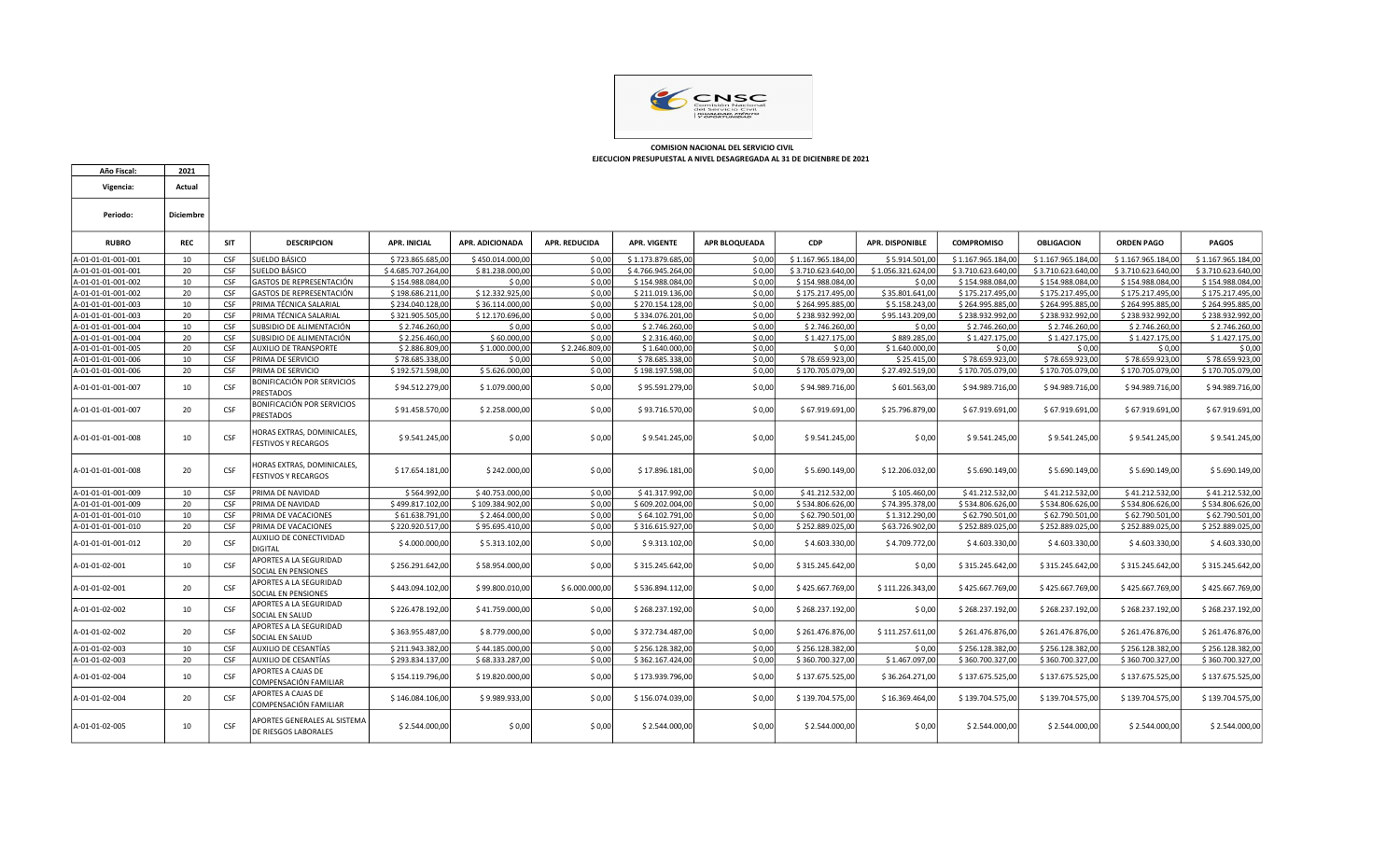| A-01-01-02-005     | 20 | CSF        | APORTES GENERALES AL SISTEMA<br>DE RIESGOS LABORALES                                             | \$34.292.256,00  | \$504.000,00     | \$0,00          | \$34.796.256,00  | \$0,00 | \$28.252.900,00  | \$6.543.356,00   | \$28.252.900,00  | \$28.252.900,00  | \$28.252.900,00  | \$28.252.900,00  |
|--------------------|----|------------|--------------------------------------------------------------------------------------------------|------------------|------------------|-----------------|------------------|--------|------------------|------------------|------------------|------------------|------------------|------------------|
| A-01-01-02-006     | 10 | CSE        | <b>APORTES AL ICBF</b>                                                                           | \$50.113.575,00  | \$14.813.000,00  | \$0,00          | \$64.926.575,00  | \$0,00 | \$64.926.575,00  | \$0,00           | \$64.926.575,00  | \$64.926.575,00  | \$64.926.575,00  | \$64.926.575,00  |
| A-01-01-02-006     | 20 | <b>CSF</b> | <b>APORTES AL ICBF</b>                                                                           | \$176.330.194,00 | \$6.208.982,00   | \$0.00          | \$182.539.176,00 | \$0.00 | \$143.118.925,00 | \$39.420.251,00  | \$143.118.925,00 | \$143.118.925,00 | \$143.118.925,00 | \$143.118.925,00 |
| A-01-01-02-007     | 10 | CSF        | APORTES AL SENA                                                                                  | \$32.718.045,00  | \$9.875.000,00   | \$0,00          | \$42.593.045,00  | \$0,00 | \$34.928.600,00  | \$7.664.445,00   | \$34.928.600,00  | \$34.928.600,00  | \$34.928.600,00  | \$34.928.600,00  |
| A-01-01-02-007     | 20 | CSF        | APORTES AL SENA                                                                                  | \$118.244.468,00 | \$4.180.255,00   | \$0,00          | \$122.424.723,00 | \$0,00 | \$103.788.700,00 | \$18.636.023,00  | \$103.788.700,00 | \$103.788.700,00 | \$103.788.700,00 | \$103.788.700,00 |
| A-01-01-03-001-001 | 10 | CSF        | VACACIONES                                                                                       | \$200.872.399,00 | \$11.076.000,00  | \$81.000.000,00 | \$130.948.399,00 | \$0,00 | \$130.948.399,00 | \$0,00           | \$130.948.399,00 | \$130.948.399,0  | \$130.948.399,00 | \$130.948.399,00 |
| A-01-01-03-001-001 | 20 | CSF        | VACACIONES                                                                                       | \$14.228.903,00  | \$233.149.848,00 | \$0,00          | \$247.378.751,00 | \$0,00 | \$154.245.032,00 | \$93.133.719,00  | \$154.245.032,00 | \$154.245.032,00 | \$154.245.032,00 | \$154.245.032,00 |
| A-01-01-03-001-002 | 10 | CSF        | INDEMNIZACIÓN POR<br>VACACIONES                                                                  | \$62.889.494,00  | \$81.000.000,00  | \$0,00          | \$143.889.494,00 | \$0,00 | \$143.889.494,00 | \$0,00           | \$143.889.494,00 | \$143.889.494,00 | \$143.889.494,00 | \$143.889.494,00 |
| A-01-01-03-001-002 | 20 | CSF        | INDEMNIZACIÓN POR<br>VACACIONES                                                                  | \$19.861.390,00  | \$71.672.225,00  | \$0,00          | \$91.533.615,00  | \$0,00 | \$68.965.064,00  | \$22.568.551,00  | \$68.965.064,00  | \$68.965.064,00  | \$68.965.064,00  | \$68.965.064,00  |
| A-01-01-03-001-003 | 10 | CSF        | BONIFICACIÓN ESPECIAL DE<br>RECREACIÓN                                                           | \$39.429.013,00  | \$301.000,00     | \$7.000.000,00  | \$32.730.013,00  | \$0,00 | \$23.095.159,00  | \$9.634.854,00   | \$23.095.159,00  | \$23.095.159,00  | \$23.095.159,00  | \$23.095.159,00  |
| A-01-01-03-001-003 | 20 | CSF        | BONIFICACIÓN ESPECIAL DE<br>RECREACIÓN                                                           | \$9.375.920,00   | \$459.000,00     | \$0,00          | \$9.834.920,00   | \$0,00 | \$9.600.095,00   | \$234.825,00     | \$9.600.095,00   | \$9.600.095,00   | \$9.600.095,00   | \$9.600.095,00   |
| A-01-01-03-007     | 10 | CSF        | PRIMA DE DIRECCIÓN                                                                               | \$5.000.000,00   | \$0,00           | \$0,00          | \$5.000.000,00   | \$0,00 | \$0,00           | \$5.000.000,00   | \$0,00           | \$0,00           | \$0,00           | \$0,00           |
| A-01-01-03-007     | 20 | CSF        | PRIMA DE DIRECCIÓN                                                                               | \$10.000.000,00  | \$0,00           | \$0,00          | \$10.000.000,00  | \$0,00 | \$6.609.682,00   | \$3.390.318,00   | \$6.609.682,00   | \$6.609.682,00   | \$6.609.682,00   | \$6.609.682,00   |
| A-01-01-03-016     | 10 | CSF        | PRIMA DE COORDINACIÓN                                                                            | \$81.151.050,00  | \$8.719.000,00   | \$0,00          | \$89.870.050,00  | \$0,00 | \$66.421.990,00  | \$23.448.060,00  | \$66.421.990,00  | \$66.421.990,00  | \$66.421.990,00  | \$66.421.990,00  |
| A-01-01-03-016     | 20 | CSF        | PRIMA DE COORDINACIÓN                                                                            | \$18.384.567,00  | \$8.302.793,00   | \$0.00          | \$26.687.360,00  | \$0.00 | \$15.955.160,00  | \$10.732.200,00  | \$15.955.160,00  | \$15.955.160,0   | \$15.955.160,00  | \$15.955.160,00  |
| A-01-01-03-030     | 10 | CSF        | BONIFICACIÓN DE DIRECCIÓN                                                                        | \$148.320.605,00 | \$0,00           | \$0.00          | \$148.320.605,00 | \$0.00 | \$148.320.605,00 | \$0,00           | \$148.320.605,00 | \$148.320.605,00 | \$148.320.605,00 | \$148.320.605,00 |
| A-01-01-03-030     | 20 | <b>CSF</b> | BONIFICACIÓN DE DIRECCIÓN                                                                        | \$50.000.000,00  | \$63.898.451,00  | \$0,00          | \$113.898.451,00 | \$0,00 | \$106.406.121,00 | \$7.492.330,00   | \$106.406.121,00 | \$106.406.121,00 | \$106.406.121,00 | \$106.406.121,00 |
| A-02-01-01-003-008 | 20 | <b>CSF</b> | MUEBLES, INSTRUMENTOS<br>MUSICALES, ARTÍCULOS DE<br>DEPORTE Y ANTIGÜEDADES                       | \$10.000.000,00] | \$0,00           | \$0,00          | \$10.000.000,00  | \$0,00 | \$8.464.470,00   | \$1.535.530,00   | \$8.464.470,00   | \$8.464.470,00   | \$8.464.470,00   | \$8.464.470,00   |
| A-02-01-01-004-005 | 20 | CSF        | MAQUINARIA DE OFICINA,<br>CONTABILIDAD E INFORMÁTICA                                             | \$4.000.000,00   | \$0,00           | \$0,00          | \$4.000.000,00   | \$0,00 | \$0,00           | \$4.000.000,00   | \$0,00           | \$0,00           | \$0,00           | \$0,00           |
| A-02-01-01-004-006 | 20 | CSF        | MAQUINARIA Y APARATOS<br>ELÉCTRICOS                                                              | \$80.000.000,00  | \$0,00           | \$0,00          | \$80.000.000,00  | \$0,00 | \$0,00           | \$80.000.000,00  | \$0,00           | \$0,00           | \$0,00           | \$0,00           |
| A-02-01-01-004-008 | 20 | CSF        | APARATOS MÉDICOS,<br>INSTRUMENTOS ÓPTICOS Y DE<br>PRECISIÓN, RELOJES                             | \$6.000.000,00   | \$0,00           | \$0,00          | \$6.000.000,00   | \$0,00 | \$4.205.070,00   | \$1.794.930,00   | \$4.205.070,00   | \$4.205.070,00   | \$4.205.070,00   | \$4.205.070,00   |
| A-02-02-01-002-007 | 20 | CSF        | ARTÍCULOS TEXTILES (EXCEPTO<br>PRENDAS DE VESTIR)                                                | \$40.000.000,00  | \$0,00           | \$0,00          | \$40.000.000,00  | \$0,00 | \$0,00           | \$40.000.000,00  | \$ 0,00          | \$0,00           | \$0,00           | \$0,00           |
| A-02-02-01-002-008 | 20 | CSF        | DOTACIÓN (PRENDAS DE VESTIR Y<br>CALZADO)                                                        | \$16.700.000,00  | \$0,00           | \$0,00          | \$16.700.000,00  | \$0,00 | \$2.959.530,00   | \$13.740.470,00  | \$2.959.530,00   | \$2.959.530,00   | \$2.959.530,00   | \$2.959.530,00   |
| A-02-02-01-003-002 | 20 | CSF        | PASTA O PULPA, PAPEL Y<br>PRODUCTOS DE PAPEL;<br>IMPRESOS Y ARTÍCULOS<br>RELACIONADOS            | \$260.000.000,00 | \$0,00           | \$0,00          | \$260.000.000,00 | \$0,00 | \$166.521.887,07 | \$93.478.112,93  | \$166.521.887,07 | \$166.521.887,07 | \$165.771.487,07 | \$165.771.487,07 |
| A-02-02-01-003-003 | 20 | CSF        | PRODUCTOS DE HORNOS DE<br>COQUE; PRODUCTOS DE<br>REFINACIÓN DE PETRÓLEO Y<br>COMBUSTIBLE NUCLEAR | \$18.000.000,00  | \$0,00           | \$0,00          | \$18.000.000,00  | \$0,00 | \$6.823.956,00   | \$11.176.044,00  | \$6.823.956,00   | \$6.456.087,74   | \$6.456.087,74   | \$6.456.087,74   |
| A-02-02-01-004-007 | 20 | CSF        | EQUIPO Y APARATOS DE RADIO<br>TELEVISIÓN Y COMUNICACIONES                                        | \$35.000.000,00  | \$0,00           | \$0,00          | \$35.000.000,00  | \$0,00 | \$17.958.132,00  | \$17.041.868,00  | \$17.958.132,00  | \$14.983.132,00  | \$14.983.132,00  | \$14.983.132,00  |
| A-02-02-02-005-004 | 20 | <b>CSF</b> | SERVICIOS DE CONSTRUCCIÓN                                                                        | \$120.000.000,00 | \$0,00           | \$0,00          | \$120.000.000,00 | \$0,00 | \$38.891.440,31  | \$81.108.559,69  | \$38.891.440,31  | \$38.891.440,31  | \$38.891.440,33  | \$38.891.440,31  |
| A-02-02-02-006-003 | 20 | CSF        | ALOJAMIENTO; SERVICIOS DE<br>SUMINISTROS DE COMIDAS Y<br><b>BEBIDAS</b>                          | \$50.000.000,00  | \$0,00           | \$0,00          | \$50.000.000,00  | \$0,00 | \$19.467.221,09  | \$30.532.778,91  | \$19.467.221,09  | \$17.067.221,09  | \$17.067.221,09  | \$17.067.221,09  |
| A-02-02-02-006-004 | 20 | CSF        | SERVICIOS DE TRANSPORTE DE<br>PASAJEROS                                                          | \$170.000.000,00 | \$0,00           | \$0,00          | \$170.000.000,00 | \$0,00 | \$90.524.824,00  | \$79.475.176,00  | \$90.524.824,00  | \$90.524.824,00  | \$90.524.824,00  | \$90.524.824,00  |
| A-02-02-02-006-005 | 20 | CSF        | SERVICIOS DE TRANSPORTE DE<br>CARGA                                                              | \$20.000.000,00  | \$0,00           | \$0,00          | \$20.000.000,00  | \$0,00 | \$3.445.000,00   | \$16.555.000,00  | \$3.445.000,00   | \$2.625.000,00   | \$1.805.000,00   | \$1.805.000,00   |
| A-02-02-02-006-008 | 20 | CSE        | SERVICIOS POSTALES Y DE<br>MENSAJERÍA                                                            | \$240.000.000,00 | \$0,00           | \$0,00          | \$240.000.000,00 | \$0,00 | \$113.341.641,00 | \$126.658.359,00 | \$113.341.641,00 | \$96.418.641,00  | \$96.418.641,00  | \$96.418.641,00  |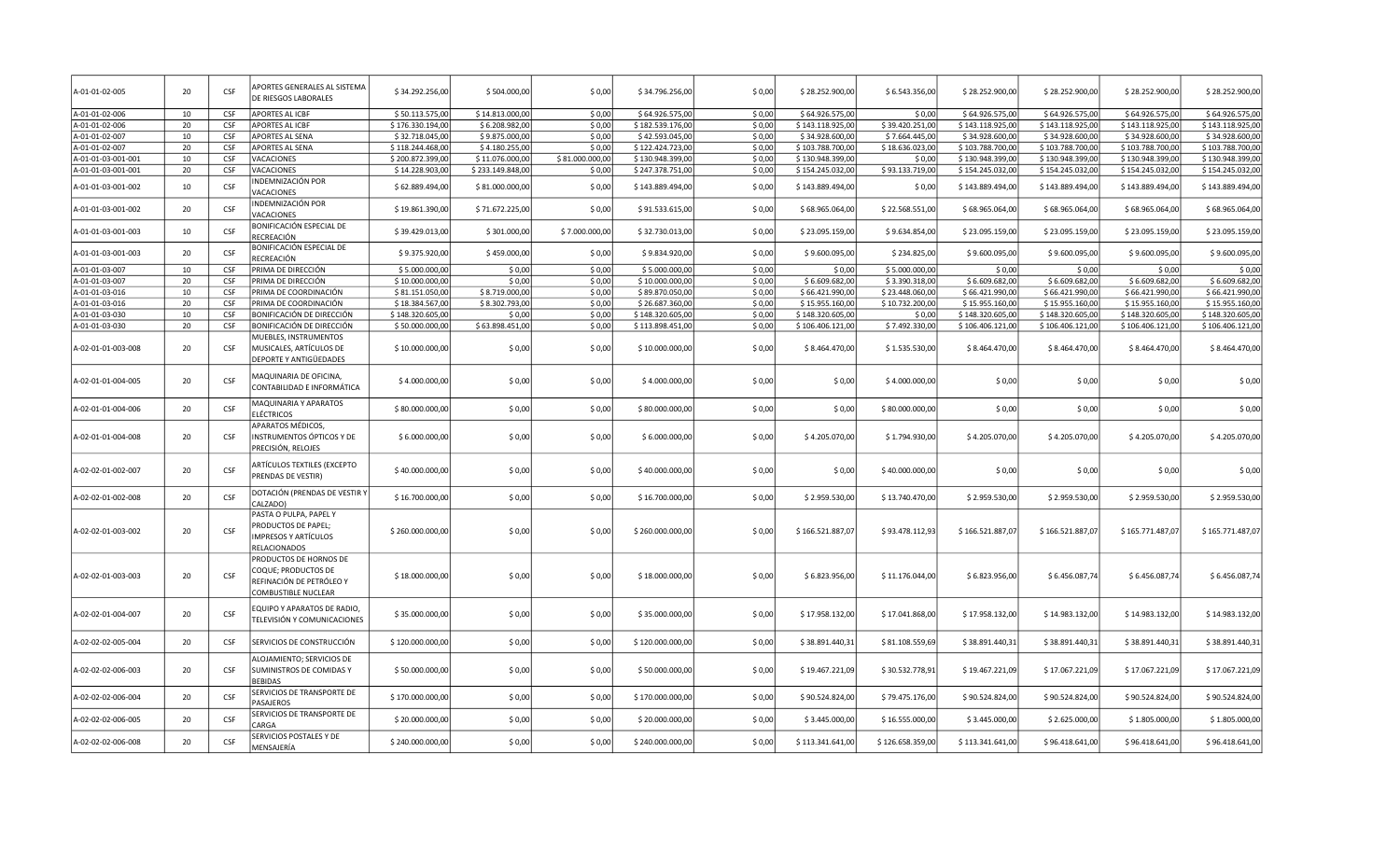| A-02-02-02-006-009 | 10 | CSF        | SERVICIOS DE DISTRIBUCIÓN DE<br>ELECTRICIDAD, GAS Y AGUA (POR<br><b>CUENTA PROPIA)</b>                                                 | \$180.000.000,00   | \$0,00 | \$0,00 | \$180.000.000,00   | \$0,00 | \$180.000.000,00   | \$0,00           | \$180.000.000,00   | \$180.000.000,00   | \$180.000.000,00   | \$180.000.000,00   |
|--------------------|----|------------|----------------------------------------------------------------------------------------------------------------------------------------|--------------------|--------|--------|--------------------|--------|--------------------|------------------|--------------------|--------------------|--------------------|--------------------|
| A-02-02-02-006-009 | 20 | <b>CSF</b> | SERVICIOS DE DISTRIBUCIÓN DE<br>ELECTRICIDAD, GAS Y AGUA (POR<br><b>CUENTA PROPIA)</b>                                                 | \$310.000.000,00   | \$0,00 | \$0,00 | \$310.000.000,00   | \$0,00 | \$15.923.081,00    | \$294.076.919,00 | \$15.923.081,00    | \$15.923.081,00    | \$15.923.081,00    | \$15.923.081,00    |
| A-02-02-02-007-001 | 20 | <b>CSF</b> | SERVICIOS FINANCIEROS Y<br>SERVICIOS CONEXOS                                                                                           | \$350.000.000,00   | \$0,00 | \$0,00 | \$350.000.000,00   | \$0,00 | \$319.981.454,29   | \$30.018.545,71  | \$319.981.454,29   | \$319.981.454,29   | \$315.323.079,49   | \$315.323.079,49   |
| A-02-02-02-007-002 | 10 | <b>CSF</b> | SERVICIOS INMOBILIARIOS                                                                                                                | \$59.938.651,00    | \$0,00 | \$0,00 | \$59.938.651,00    | \$0,00 | \$59.938.651,00    | \$0,00           | \$59.938.651,00    | \$59.938.651,00    | \$59.938.651,00    | \$59.938.651,00    |
| A-02-02-02-007-002 | 20 | CSF        | SERVICIOS INMOBILIARIOS                                                                                                                | \$2.025.000.000,00 | \$0,00 | \$0,00 | \$2.025.000.000,00 | \$0,00 | \$1.284.284.450,00 | \$740.715.550,00 | \$1.284.284.450,00 | \$1.284.284.450,00 | \$1.284.284.450,00 | \$1.284.284.450,00 |
| A-02-02-02-007-003 | 10 | CSF        | SERVICIOS DE ARRENDAMIENTO<br>O ALQUILER SIN OPERARIO                                                                                  | \$20.000.000,00    | \$0,00 | \$0,00 | \$20.000.000,00    | \$0,00 | \$0,00             | \$20.000.000,00  | \$0,00             | \$0,00             | \$0,00             | \$0,00             |
| A-02-02-02-007-003 | 20 | <b>CSF</b> | SERVICIOS DE ARRENDAMIENTO<br>O ALQUILER SIN OPERARIO                                                                                  | \$30.000.000,00    | \$0,00 | \$0,00 | \$30.000.000,00    | \$0,00 | \$0,00             | \$30.000.000,00  | \$0,00             | \$0,00             | \$0,00             | \$0,00             |
| A-02-02-02-008-002 | 10 | <b>CSF</b> | SERVICIOS JURÍDICOS Y<br>CONTABLES                                                                                                     | \$30.000.000,00    | \$0,00 | \$0,00 | \$30.000.000,00    | \$0,00 | \$245.784,00       | \$29.754.216,00  | \$245.784,00       | \$245.784,00       | \$245.784,00       | \$245.784,00       |
| A-02-02-02-008-003 | 20 | CSF        | OTROS SERVICIOS<br>PROFESIONALES, CIENTÍFICOS Y<br><b>TÉCNICOS</b>                                                                     | \$1.046.192.432,00 | \$0,00 | \$0,00 | \$1.046.192.432,00 | \$0,00 | \$302.492.450,00   | \$743.699.982,00 | \$302.492.450,00   | \$302.492.450,00   | \$302.492.450,00   | \$302.492.450,00   |
| A-02-02-02-008-004 | 10 | CSF        | SERVICIOS DE<br>TELECOMUNICACIONES,<br>TRANSMISIÓN Y SUMINISTRO DE<br>INFORMACIÓN                                                      | \$83.000.000,00    | \$0,00 | \$0,00 | \$83.000.000,00    | \$0,00 | \$74.178.376,00    | \$8.821.624,00   | \$74.178.376,00    | \$74.178.376,00    | \$74.178.376,00    | \$74.178.376,00    |
| A-02-02-02-008-004 | 20 | CSF        | SERVICIOS DE<br>TELECOMUNICACIONES,<br>TRANSMISIÓN Y SUMINISTRO DE<br>INFORMACIÓN                                                      | \$130.000.000,00   | \$0,00 | \$0,00 | \$130.000.000,00   | \$0,00 | \$47.894.331,91    | \$82.105.668,09  | \$47.894.331,91    | \$40.335.107,15    | \$40.335.107,15    | \$40.335.107,15    |
| A-02-02-02-008-005 | 10 | CSF        | SERVICIOS DE SOPORTE                                                                                                                   | \$25.000.000,00    | \$0,00 | \$0,00 | \$25.000.000,00    | \$0,00 | \$259.404,00       | \$24.740.596,00  | \$259.404,00       | \$259.404,00       | \$259.404,00       | \$259.404,00       |
| A-02-02-02-008-005 | 20 | CSF        | <b>SERVICIOS DE SOPORTE</b>                                                                                                            | \$710.000.000,00   | \$0,00 | \$0,00 | \$710.000.000,00   | \$0,00 | \$480.685.281,30   | \$229.314.718,70 | \$480.685.281,30   | \$438.498.747,70   | \$438.498.747,70   | \$438.498.747,70   |
| A-02-02-02-008-007 | 10 | CSF        | SERVICIOS DE MANTENIMIENTO,<br>REPARACIÓN E INSTALACIÓN<br>(EXCEPTO SERVICIOS DE<br>CONSTRUCCIÓN)                                      | \$137.381.349,00   | \$0,00 | \$0,00 | \$137.381.349,00   | \$0,00 | \$104.447.582,33   | \$32.933.766,67  | \$104.447.582,33   | \$80.091.278,03    | \$60.102.361,53    | \$60.102.361,53    |
| A-02-02-02-008-007 | 20 | CSF        | SERVICIOS DE MANTENIMIENTO,<br>REPARACIÓN E INSTALACIÓN<br>(EXCEPTO SERVICIOS DE<br>CONSTRUCCIÓN)                                      | \$497.008.208,00   | \$0,00 | \$0,00 | \$497.008.208,00   | \$0,00 | \$285.927.729,48   | \$211.080.478,52 | \$285.927.729,48   | \$247.803.608,48   | \$230.493.823,48   | \$230.493.823,48   |
| A-02-02-02-009-002 | 20 | CSF        | SERVICIOS DE EDUCACIÓN                                                                                                                 | \$350.000.000,00   | \$0,00 | \$0,00 | \$350.000.000,00   | \$0,00 | \$164.648.785,00   | \$185.351.215,00 | \$164.648.785,00   | \$164.648.785,00   | \$164.648.785,00   | \$164.648.785,00   |
| A-02-02-02-009-003 | 10 | <b>CSF</b> | SERVICIOS PARA EL CUIDADO DE<br>LA SALUD HUMANA Y SERVICIOS<br><b>SOCIALES</b>                                                         | \$15.000.000,00    | \$0,00 | \$0,00 | \$15.000.000,00    | \$0,00 | \$8.282.000,00     | \$6.718.000,00   | \$8.282.000,00     | \$3.832.000,00     | \$3.832.000,00     | \$3.832.000,00     |
| A-02-02-02-009-003 | 20 | <b>CSF</b> | SERVICIOS PARA EL CUIDADO DE<br>LA SALUD HUMANA Y SERVICIOS<br>SOCIALES                                                                | \$320.000.000,00   | \$0,00 | \$0,00 | \$320.000.000,00   | \$0,00 | \$11.151.490,00    | \$308.848.510,00 | \$11.151.490,00    | \$11.151.490,00    | \$11.151.490,00    | \$11.151.490,00    |
| A-02-02-02-009-004 | 10 | CSF        | SERVICIOS DE ALCANTARILLADO,<br>RECOLECCIÓN, TRATAMIENTO Y<br>DISPOSICIÓN DE DESECHOS Y<br>OTROS SERVICIOS DE<br>SANEAMIENTO AMBIENTAL | \$10.000.000,00    | \$0,00 | \$0,00 | \$10.000.000,00    | \$0,00 | \$1.792.158,00     | \$8.207.842,00   | \$1.792.158,00     | \$1.792.158,00     | \$1.792.158,00     | \$1.792.158,00     |
| A-02-02-02-009-004 | 20 | CSF        | SERVICIOS DE ALCANTARILLADO,<br>RECOLECCIÓN, TRATAMIENTO Y<br>DISPOSICIÓN DE DESECHOS Y<br>OTROS SERVICIOS DE<br>SANEAMIENTO AMBIENTAL | \$4.805.217,00     | \$0,00 | \$0,00 | \$4.805.217,00     | \$0,00 | \$415.160,00       | \$4.390.057,00   | \$415.160,00       | \$415.160,00       | \$415.160,00       | \$415.160,00       |
| A-02-02-02-009-005 | 20 | <b>CSF</b> | SERVICIOS DE ASOCIACIONES                                                                                                              | \$20.000.000,00    | \$0,00 | \$0,00 | \$20.000.000,00    | \$0,00 | \$0,00             | \$20.000.000,00  | \$0,00             | \$0,00             | \$0,00             | \$0,00             |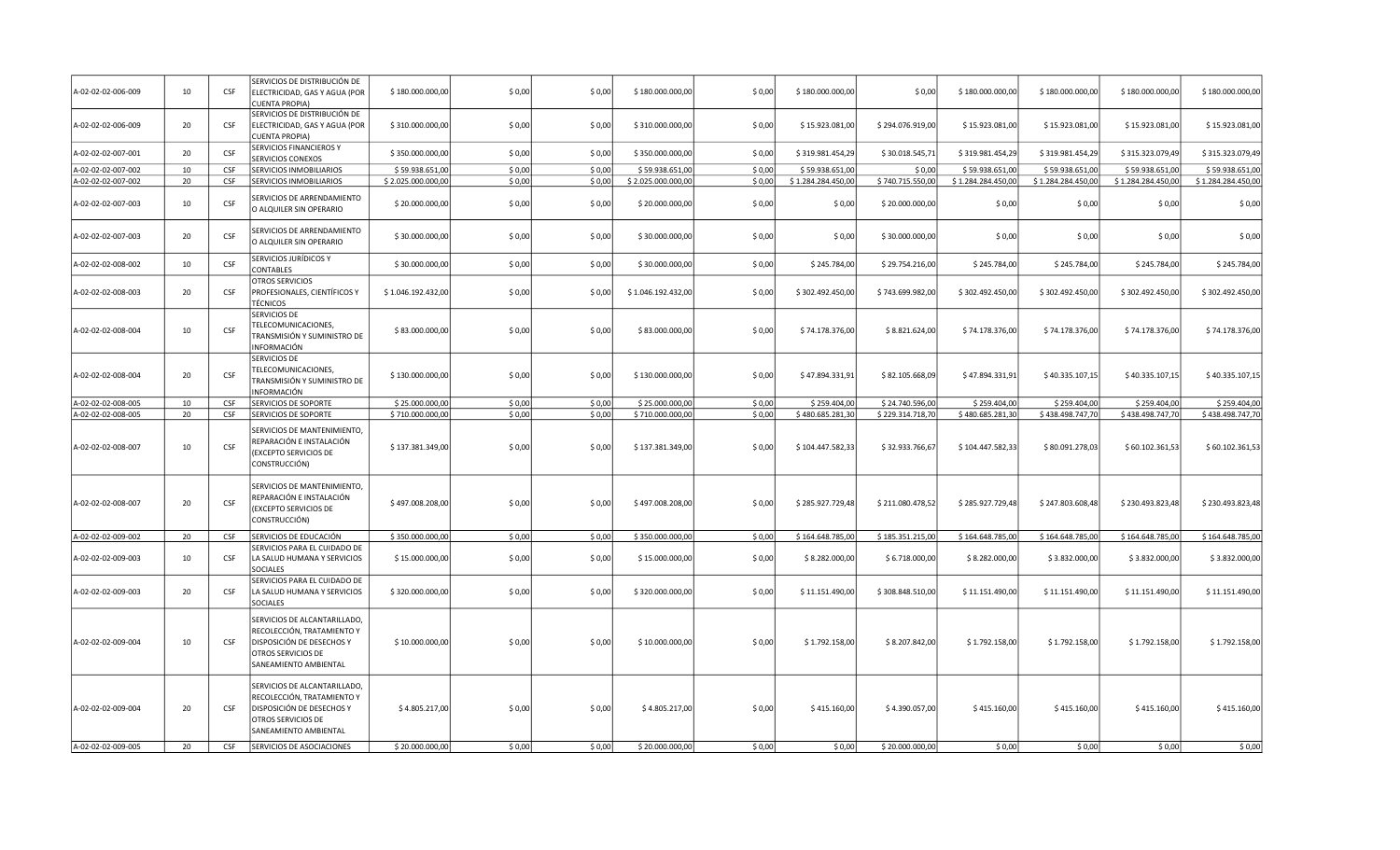| A-02-02-02-009-006             | 20 | <b>CSF</b> | SERVICIOS DE ESPARCIMIENTO,<br><b>CULTURALES Y DEPORTIVOS</b>                                                                                                                                                                   | \$416.000.000,00    | \$0,00       | \$0,00 | \$416.000.000,00    | \$0,00 | \$229.289.635,00    | \$186.710.365,00    | \$229.289.635,00    | \$177.770.326,00    | \$177.770.326,00    | \$177.770.326,00    |
|--------------------------------|----|------------|---------------------------------------------------------------------------------------------------------------------------------------------------------------------------------------------------------------------------------|---------------------|--------------|--------|---------------------|--------|---------------------|---------------------|---------------------|---------------------|---------------------|---------------------|
| A-02-02-02-009-007             | 20 | CSF        | OTROS SERVICIOS                                                                                                                                                                                                                 | \$10.000.000,00     | \$0,00       | \$0,00 | \$10.000.000,00     | \$0,00 | \$0,00              | \$10.000.000,00     | \$0,00              | \$0,00              | \$0,00              | \$0,00              |
| A-02-02-02-010                 | 20 | CSF        | VIÁTICOS DE LOS FUNCIONARIOS<br>EN COMISIÓN                                                                                                                                                                                     | \$176.800.000,00    | \$0,00       | \$0,00 | \$176.800.000,00    | \$0,00 | \$48.756.556,00     | \$128.043.444,00    | \$48.756.556,00     | \$48.756.556,00     | \$48.756.556,00     | \$48.756.556,00     |
| A-03-04-02-012-001             | 20 | CSF        | INCAPACIDADES (NO DE<br>PENSIONES)                                                                                                                                                                                              | \$37.602.400,00     | \$572.000,00 | \$0,00 | \$38.174.400,00     | \$0,00 | \$12.067.023,00     | \$26.107.377,00     | \$12.067.023,00     | \$12.067.023,00     | \$12.067.023,00     | \$12.067.023,00     |
| A-03-04-02-012-002             | 20 | CSF        | LICENCIAS DE MATERNIDAD Y<br>PATERNIDAD (NO DE PENSIONES)                                                                                                                                                                       | \$17.000.000,00     | \$24.000,00  | \$0,00 | \$17.024.000,00     | \$0,00 | \$7.652.470,00      | \$9.371.530,00      | \$7.652.470,00      | \$7.652.470,00      | \$7.652.470,00      | \$7.652.470,00      |
| A-08-01-02-001                 | 10 | CSF        | IMPUESTO PREDIAL Y SOBRETASA<br>AMBIENTAL                                                                                                                                                                                       | \$17.950.000,00     | \$0,00       | \$0,00 | \$17.950.000,00     | \$0,00 | \$0,00              | \$17.950.000,00     | \$0,00              | \$0,00              | \$0,00              | \$0,00              |
| A-08-01-02-001                 | 20 | CSF        | IMPUESTO PREDIAL Y SOBRETASA<br>AMBIENTAL                                                                                                                                                                                       | \$80.000.000,00     | \$0,00       | \$0,00 | \$80.000.000,00     | \$0,00 | \$56.778.000,00     | \$23.222.000,00     | \$56.778.000,00     | \$56.778.000,00     | \$56.778.000,00     | \$56.778.000,00     |
| A-08-01-02-006                 | 10 | CSF        | IMPUESTO SOBRE VEHÍCULOS<br>AUTOMOTORES                                                                                                                                                                                         | \$2.050.000,00      | \$0,00       | \$0,00 | \$2.050.000,00      | \$0,00 | \$183.000,00        | \$1.867.000,00      | \$183.000,00        | \$183.000,00        | \$183.000,00        | \$183.000,00        |
| C-0504-1000-5-0-0504007<br>102 | 20 | CSF        | ADQUISICIÓN DE BIENES Y<br>SERVICIOS - SERVICIO DE<br>VIGILANCIA PARA EL<br><b>CUMPLIMIENTO DE LAS NORMAS</b><br>DE CARRERA ADMINISTRATIVA -<br>ADMINISTRACIÓN CONTROL Y<br>VIGILANCIA DE LA CARRERA<br>ADMINISTRATIVA NACIONAL | \$550.401.600,00    | \$0,00       | \$0,00 | \$550.401.600,00    | \$0,00 | \$436.812.461,00    | \$113.589.139,00    | \$436.812.461,00    | \$436.812.461,00    | \$436.812.461,00    | \$436.812.461,00    |
| C-0504-1000-5-0-0504002-<br>02 | 20 | CSF        | ADQUISICIÓN DE BIENES Y<br>SERVICIOS - SERVICIO DE<br>EVALUACIÓN DEL DESEMPEÑO<br>LABORAL - ADMINISTRACIÓN<br>CONTROL Y VIGILANCIA DE LA<br>CARRERA ADMINISTRATIVA<br><b>NACIONAL</b>                                           | \$348.771.200,00    | \$0,00       | \$0,00 | \$348.771.200,00    | \$0,00 | \$218.166.041,00    | \$130.605.159,00    | \$218.166.041,00    | \$218.166.041,00    | \$213.459.641,00    | \$213.459.641,00    |
| C-0504-1000-5-0-0504004<br>loz | 20 | CSF        | ADQUISICIÓN DE BIENES Y<br>SERVICIOS - SERVICIO DE<br>REGISTRO PÚBLICO DE CARRERA<br>ADMINISTRATIVA -<br>ADMINISTRACIÓN CONTROL Y<br>VIGILANCIA DE LA CARRERA<br>ADMINISTRATIVA NACIONAL                                        | \$1.078.459.200,00  | \$0,00       | \$0,00 | \$1.078.459.200,00  | \$0,00 | \$928.185.919,00    | \$150.273.281,00    | \$928.185.919,00    | \$924.763.119,00    | \$924.763.119,00    | \$924.763.119,00    |
| C-0504-1000-5-0-0504003-<br>02 | 20 | CSF        | ADQUISICIÓN DE BIENES Y<br>SERVICIOS - SERVICIO DE<br>PROVISIÓN DE EMPLEO DE<br>CARRERA ADMINISTRATIVA -<br>ADMINISTRACIÓN CONTROL Y<br>VIGILANCIA DE LA CARRERA<br>ADMINISTRATIVA NACIONAL                                     | \$69.637.312.303,00 | \$0,00       | \$0,00 | \$69.637.312.303,00 | \$0,00 | \$23.917.045.893,92 | \$45.720.266.409,08 | \$23.917.045.893,92 | \$21.009.354.131,60 | \$20.698.622.309,22 | \$20.698.622.309,22 |
| C-0504-1000-5-0-0504003-<br>02 | 21 | CSF        | ADQUISICIÓN DE BIENES Y<br>SERVICIOS - SERVICIO DE<br>PROVISIÓN DE EMPLEO DE<br>CARRERA ADMINISTRATIVA -<br>ADMINISTRACIÓN CONTROL Y<br>VIGILANCIA DE LA CARRERA<br>ADMINISTRATIVA NACIONAL                                     | \$19.073.777.086,00 | \$0,00       | \$0,00 | \$19.073.777.086,00 | \$0,00 | \$17.869.433.021,32 | \$1.204.344.064,68  | \$17.869.433.021,32 | \$15.302.159.095,72 | \$15.025.722.128,72 | \$15.025.722.128,72 |
| C-0599-1000-2-0-0599064<br>lnə | 20 | <b>CSF</b> | ADQUISICIÓN DE BIENES Y<br>SERVICIOS - SERVICIO DE<br>IMPLEMENTACIÓN SISTEMAS DE<br>GESTIÓN - FORTALECIMIENTO DE<br>LA CAPACIDAD DE GESTIÓN<br>INSTITUCIONAL DE LA CNSC-<br>COMISIÓN NACIONAL                                   | \$939.556.800,00    | \$0,00       | \$0,00 | \$939.556.800,00    | \$0,00 | \$849.417.170,00    | \$90.139.630,00     | \$849.417.170,00    | \$849.417.170,00    | \$838.806.290,00    | \$838.806.290,00    |